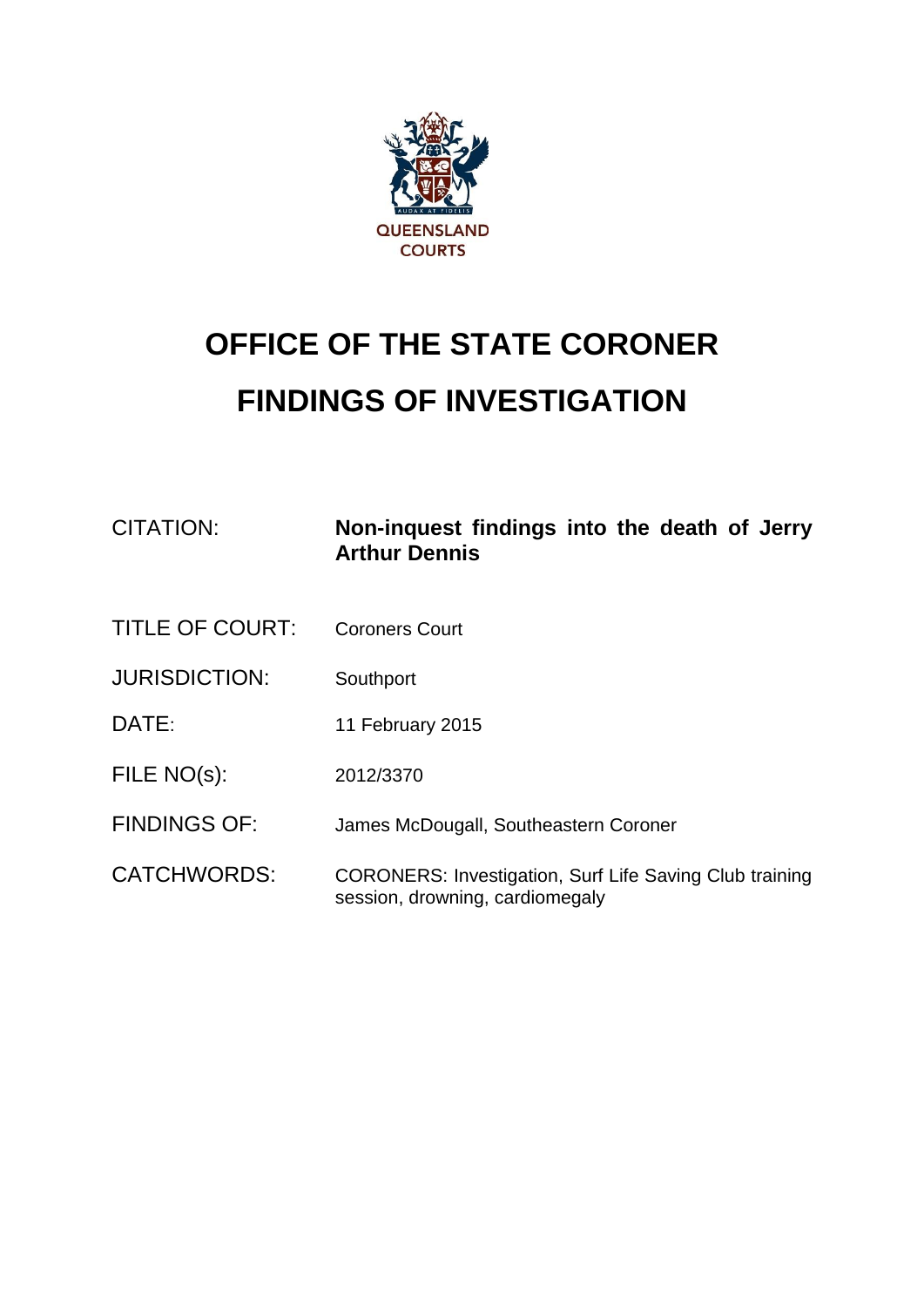Jerry Arthur Dennis was 17 years old. He resided with his family at 41 Mirreen Drive, Tugan. Jerry Dennis was a member of the Northcliffe Surf Life Saving Club.

The Northcliffe SLSC conducted regular flat-water training sessions in the canals of Mermaid Waters as part of their approved training regime. The training sessions started in the canal at Sunshine Boulevard adjacent to Oceanic Drive. Mr Mark Williams was in charge of the training and Mr Kevin Morrison was the coach taking the session. The session started at 4pm. Mr Williams remained at the start location while the paddle board group moved off with Kevin Morrison on a surf ski. All members were wearing High Vis singlets. Mr Morrison started at the head of the main training group and drifted back through the group as the session progressed. Jerry Dennis was training with the main training group. At approximately 15 to 20 minutes after the start of the session, Jerry Dennis informed some other members of the training group that he was feeling unwell and was going to paddle back to the start. He did not inform Mr Morrison of this. There was another group of paddlers who were paddling in an informal session in the opposite direction to the main training group. This group paddled past the main training group and approximately 1 minute after passing them members of the group came across a board floating in the middle of the canal. Mr Adam Jones of the Northcliffe SLSC raised the alarm and the main training group of paddlers returned to the scene and commenced searching. Members of the public provided goggles and snorkeling masks to the group. This was at about 4.15 pm. Prior to this Jerry Dennis was seen to fall from his board by a member of the public on the banks of the canal before trying to swim to the side.

Members of the Northcliffe SLSC conducted a search of the area and formed a line across the canal in an attempt to locate Mr Dennis. He was found at about 5.05 pm. By that time paramedics from QAS were already in attendance and began resuscitation attempts. Those attempts ceased after about 20 minutes and life extinct was pronounced.

Surf lifesaving Queensland conducted an investigation into the incident as was appropriate in accordance with their regulations and the review panel made a number of recommendations. Those recommendations are;

- 1. That Surf Life Saving Queensland (SLSQ) takes steps to ensure that all members are aware of the search and rescue methods articulated by SLSQ.
- 2. Assisting craft are equipped with first aid and resuscitation equipment
- 3. Flippers, goggles and underwater torches are kept on the assisting craft and back at the start point. Multiple pairs need to be available e.g. at least 6 sets on each assisting powered water craft.
- 4. Radios are provided as described earlier
- 5. GPS available on the powered water craft so the exact location can be given to rescue authorities
- 6. A strict protocol is followed so the safety of rescuers is assured though the first on scene should do whatever is safe and reasonable to achieve rescue until further help arrives.

I consider the findings of the review panel and their recommendations are reasonable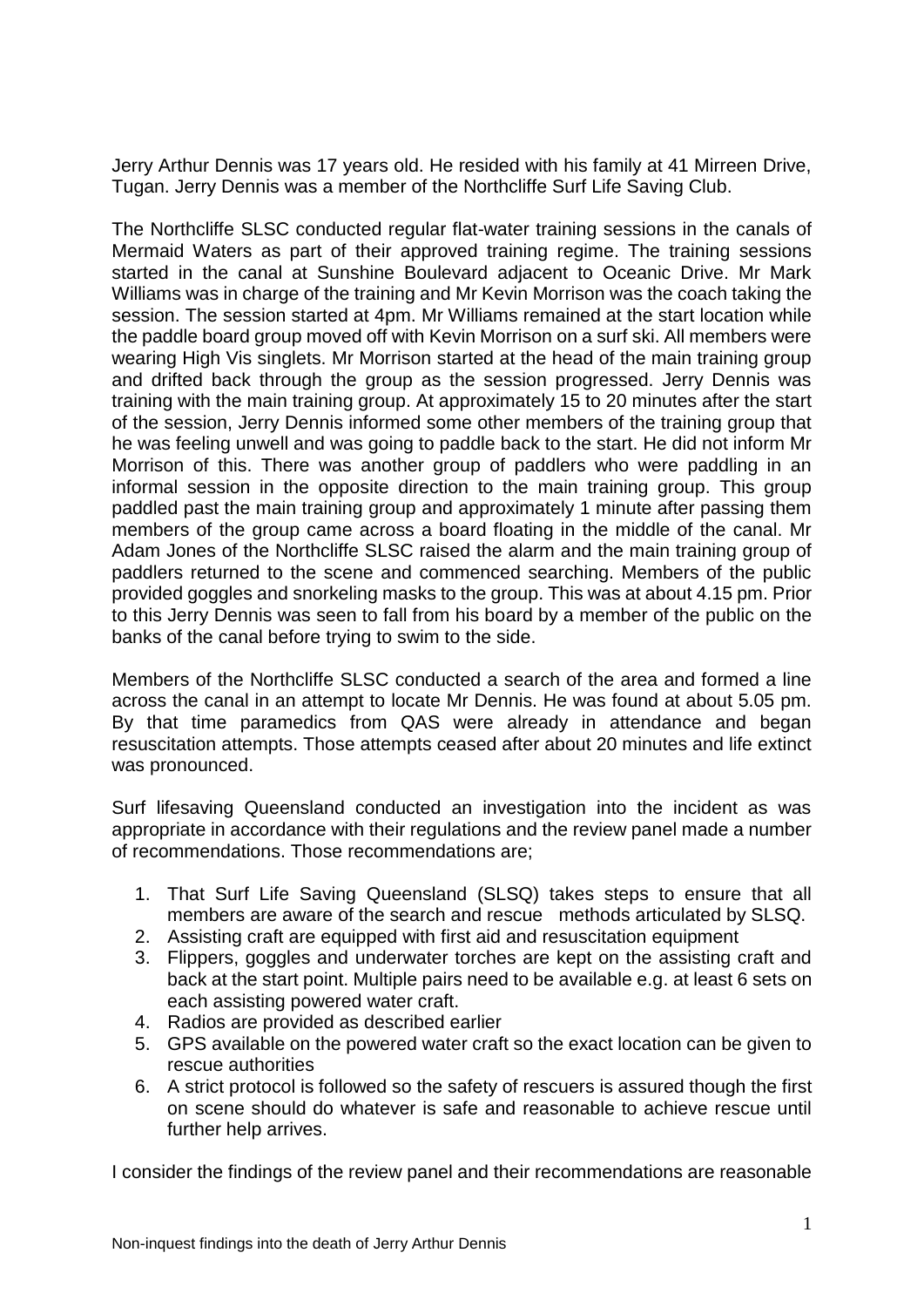and appropriate. However, I consider it unlikely in all the circumstances that strict application of those recommendations at the time of this incident would have saved Mr Dennis' life.

An autopsy was conducted on the 2nd of August 2013 and at autopsy the pathologist found as follows.

- 1. A large amount of frothy fluid throughout the trachea-bronchial tree and marked pulmonary oedema with sub plural haemorrhages in the lungs. Appearance is consistent with drowning.
- 2. Microscopy of the lungs showed typical changes of asthma (although there was no past history of this condition) and mild changes consistent with recent mild viral lower respiratory tract infection.
- 3. Asymmetrical left ventricular hypertrophy with the interventricular septum measuring 22-27 mm in thickness and the free wall of the left ventricle measuring 14-18 mm in thickness. The left ventricular cavity was small.<br>Microscopy did not show the typical changes of hypertrophic Microscopy did not show the typical changes of cardiomyopathy (no fibre disarray, no intramural coronary artery narrowing, very mild interstitial fibrosis only.
- 4. Fracture of the thyroid cartilage (without haemorrhage), likely secondary to retrieval/attempted resuscitation. No evidence of other significant injuries
- 5. Toxicological analysis of samples taken at autopsy detected no drugs or alcohol.

The pathologist concluded;

*Autopsy revealed the presence of abundant frothy fluid throughout the air passages and marked pulmonary oedema (waterlogging) of the lungs. Small haemorrhages were present in the lungs. The appearance is consistent with those seen in drowning.* 

*Also present at autopsy was enlargement of the left ventricle (main pumping chamber) of the heart. The pattern of the enlargement – asymmetric enlargement of the heart muscles being thicker in the area between the two ventricles (interventricle septum) and the free wall of the left ventricle – is consistent with that seen in hyper tropic cardio myopathy. However, the typical features described for hyper tropic cardio myopathy that are seen under microscope were absent. No myocardial disarray, no intermural coronary artery narrowing and there was only very mild interstitial fibrosis (fine scouring of the heart muscle – usually more pronounced in hyper tropic cardiomyopathy).* 

*The main diagnosis to exclude in a young fit person is physiological enlargement of the heart that occurs with regular strenuous exercise. It is said in the medical literature, that in physiological enlargement of the heart, the thickness of the wall of the heart should be no more than 15mm. Jerry's heart was between 22 and 27 mm in thickness in the interventricular septum and 14-18 mm in thickness in the free wall of the left ventricle. In physiological enlargement of the heart, the cavity of the*  left ventricle is usually enlarged, whereas in hypertrophic cardiomyopathy it is *characteristically small, as was Jerry's. Additionally, in hypertrophic cardiomyopathy, there is fibrosis in the heart muscle (as was present to a mild*